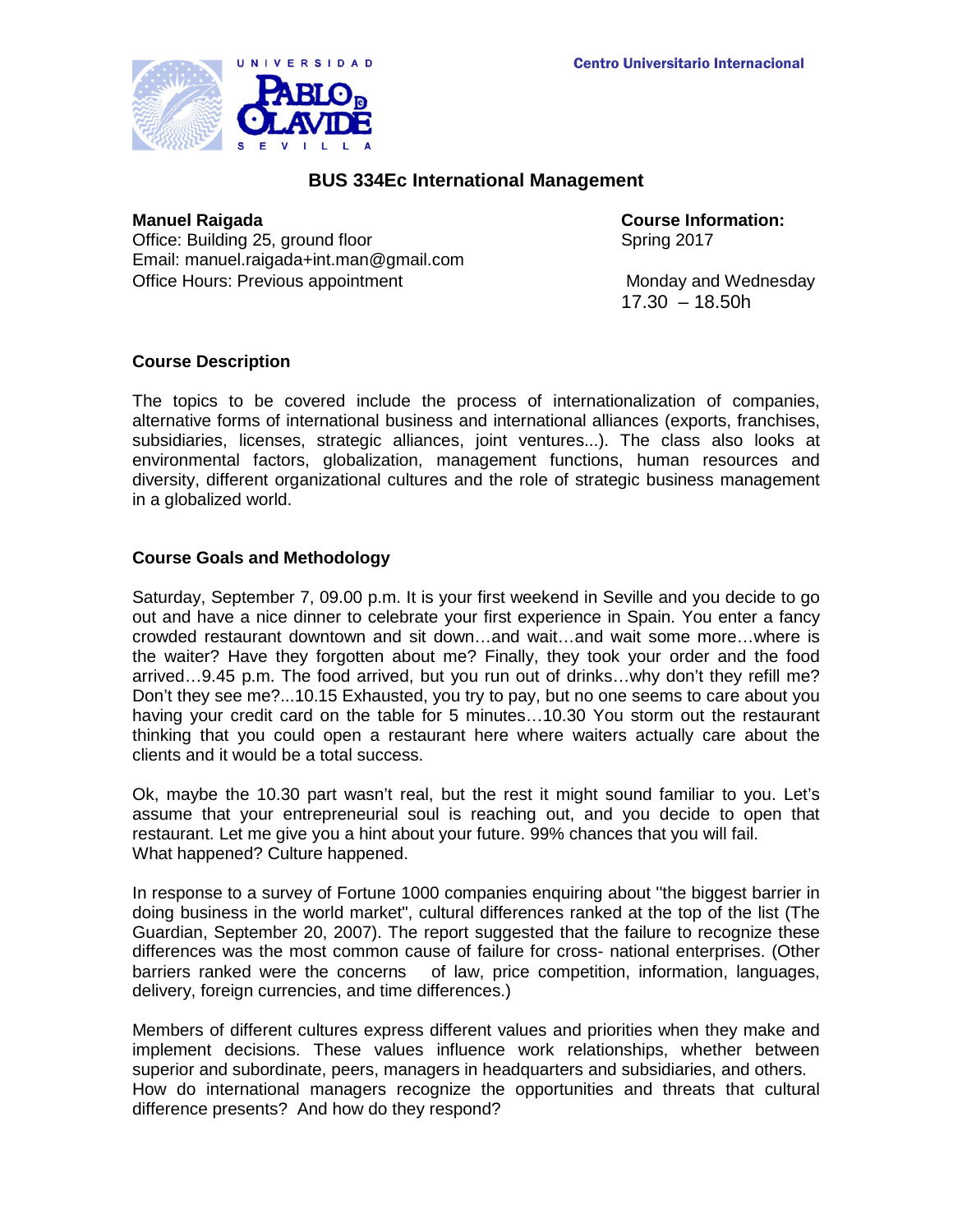The answers do not lie simply in learning more culture. The influence of culture is never stable and its effect on behavior can never be precisely predicted. Further, a range of other factors may intervene. These include the social and business environments, industry and organizational interests, and the personalities of the people concerned. The problem for the manager is deciding which have priority in any given situation.

Culture is SOMETIMES very significant; and on other occasions it is not, and the other factors are more so. The manager needs the skills to recognize WHEN culture is significant, to weigh its influence against that of the other factors, and then respond appropriately. (Mead, R: 2009) This course aims to equip managers with these skills.

That's why, in addition to the core topics normally discussed in international management courses (the process of internationalization of companies, alternative forms of international business and international alliances, environmental factors, globalization, management functions, human resources and diversity or the role of strategic business management in a globalized world) this class intends to introduce culture as a key factor in doing business internationally so you can make the most of your experience abroad. Welcome.

## **Learning Objectives**

At the conclusion, this course will help students:

- 1. To understand the particularities of the business decision making in an international environment such as self-awareness, selfmanagement, collaboration, and teamwork
- 2. To give students the skills and the knowledge set necessary to ethically manage today's business operations for productivity and performance in an international environment.
- 3. To develop and strengthen various emotional intelligence skills
- 4. To engender a global perspective in all students.
- 5. To synthesize, analyze and integrate their knowledge from across the organization and use this knowledge to provide innovative and credible solutions that provide an immediate return on investment.

#### **Required Texts**

- MEAD, ANDREWS. International Management, Fourth edition. Blackwell and Wiley, 2009.

#### **WEBS:**

- <https://campusvirtual.upo.es/> On-line platform. Main class material
- *[www.economist.com](http://www.economist.com/)* analytical articles on world economic/political affairs
- *[www.eurunion.org](http://www.eurunion.org/)* EU guide for Americans
- *[www.ft.com](http://www.ft.com/)* Financial Times, international news, economy, corporate activities, shares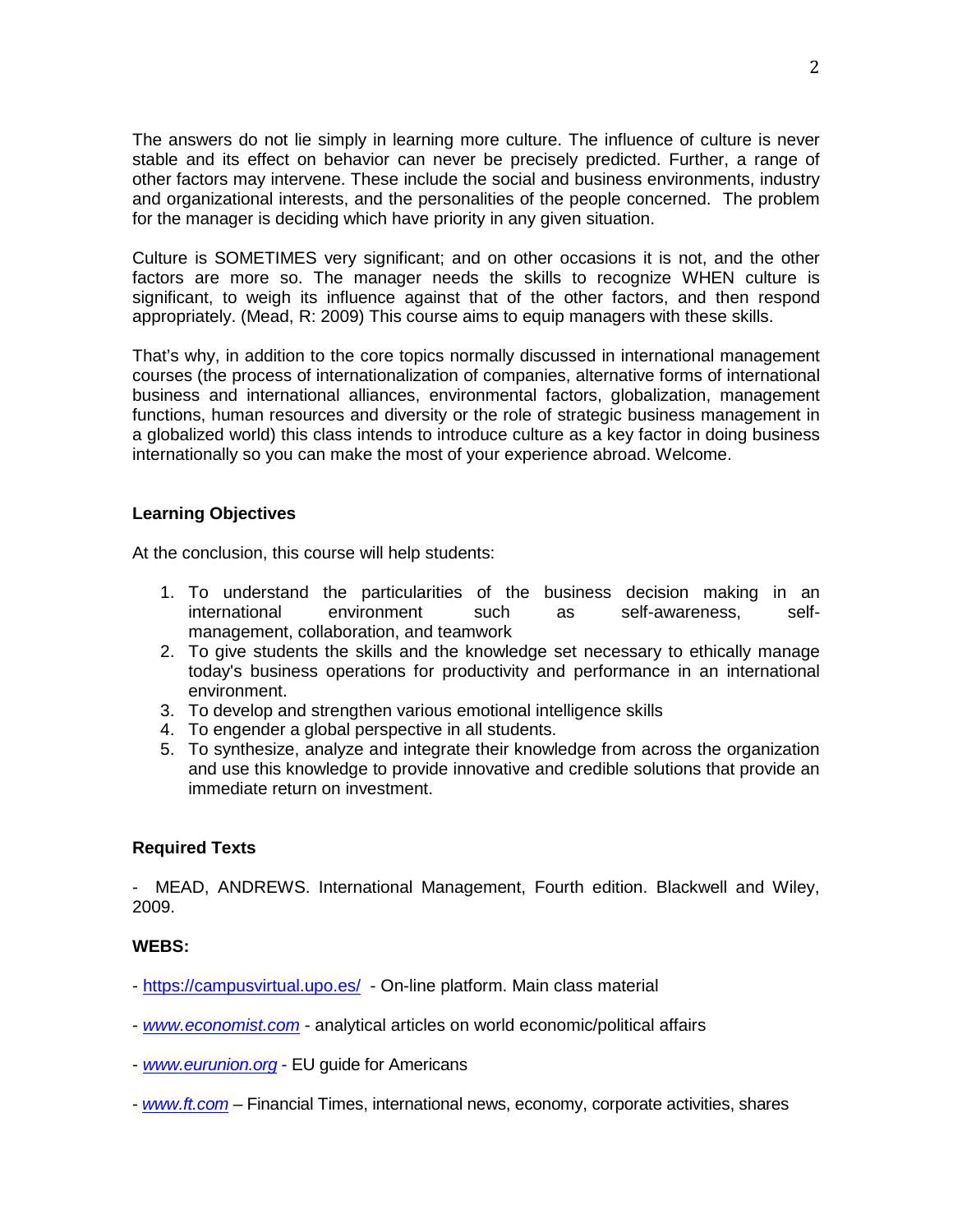- *[www.oecd.org](http://www.oecd.org/)* Organisation for Economic Co-operation and Development
- *- [www.imf.org](http://www.imf.org/)* International Monetary Fund
- *[www.nytimes.com](http://www.nytimes.com/)* World news, critical editorials
- *- [www.worldbank.org/](http://www.worldbank.org/)* World Bank

- <https://www.cia.gov/library/publications/the-world-factbook/> - Central Intelligence Agency: The World Fact Book

- [www.undp.org](http://www.undp.org/) United Nations Development Program
- <http://geert-hofstede.com/> The Hofstede Center

## **General Course Policies**

Please keep your cell phones in silent at all times, and avoid their use except as a calculator.

Strictly no food to be consumed in class.

#### **Course Requirements and Grading**

Your final grade will be calculated according to the following system:

- 20% mid-term exam
- 25% final exam
- 30% final project
- 25% Class participation, group participation, quizzes and extra assignments

Every week (Wednesday/Thursday), a day will be dedicated to class discussion.

Quizzes or similar assignments will be given to make sure that you are on track.

## **Final Project**

| <b>Content:</b> Does the project offer accurate, high quality<br>information, interesting and synthesized in an original manner?                                                 | 50%        |
|----------------------------------------------------------------------------------------------------------------------------------------------------------------------------------|------------|
| <b>Formal presentation:</b> Is the information presented clearly and in a<br>scholarly manner? Does the presenter use graphics, visuals and/or<br>other supplementary materials? | 30%        |
| Is the presentation engaging? Does the presenter actively<br>strive to involve the class in his/her presentation? Does<br>she/he strive to hold the attention of the class?      | <b>20%</b> |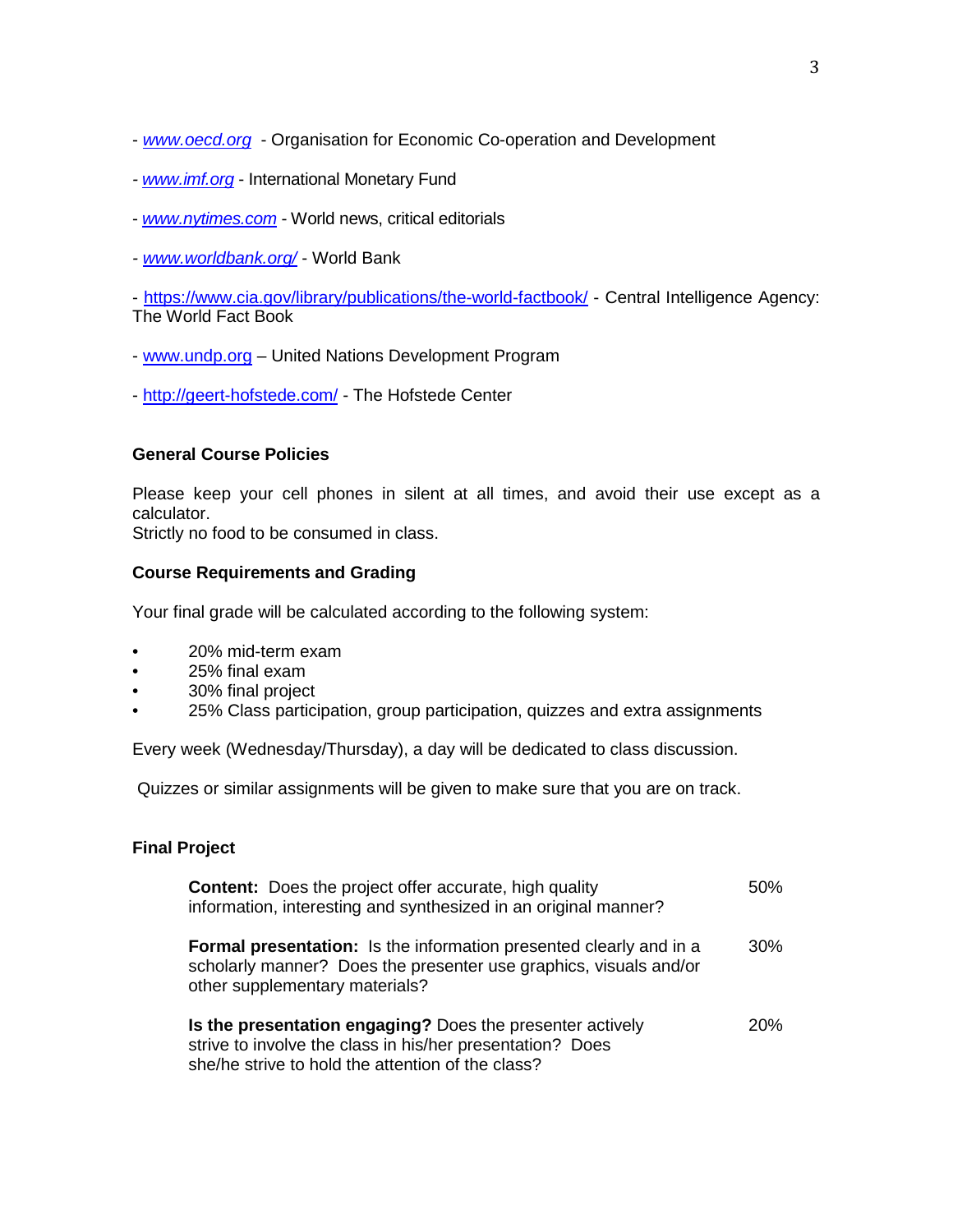#### **Attendance and Punctuality**

Attendance is mandatory. More than 3 unexcused absences will result in the lowering of the final grade. Students with more than 2 such absences may not challenge the final grade received. Punctuality is required – lateness will be penalised by 0.5 (over 15 mins) or 1 absence (over 30mins).

#### **Academic Dishonesty**

Academic integrity is a guiding principle for all academic activity at Pablo de Olavide University. Cheating on exams and plagiarism (which includes copying from the internet) are clear violations of academic honesty. A student is guilty of plagiarism when he or she presents another person's intellectual property as his or her own. The penalty for plagiarism and cheating is a failing grade for the assignment/exam and a failing grade for the course. Avoid plagiarism by citing sources properly (using footnotes or endnotes and a bibliography).

#### **Students with Disabilities**

If you have a disability that requires special academic accommodation, please speak to your professor within the first three (3) weeks of the semester in order to discuss any adjustments. It is the student's responsibility to provide the International Center with documentation confirming the disability and the accommodations required (if you have provided this to your study abroad organization, they have most likely informed the International Center already but please confirm).

#### **Behavior Policy**

Students are expected to show integrity and act in a professional and respectful manner at all times. A student's attitude in class may influence his/her participation grade. The professor has a right to ask a student to leave the classroom if the student is unruly or appears intoxicated. If a student is asked to leave the classroom, that day will count as an absence regardless of how long the student has been in class.

#### **Class Schedule**

**Chapter 1 -** International Management and Culture

- **Chapter 2 –** Analyzing Cultures: Making Comparisons
- **Chapter 3 –** Organizational Culture
- **Chapter 4 –** Formal Structures and informal Systems
- **Chapter 5 –** Globalization and Localization
- **Chapter 6 –** Planning Strategy
- **Chapter 7 –** Forming an International Joint Venture
- **Chapter 8 –** Risk and Control: Headquarters and Subsidiary
- **Chapter 9 –** Controlling by Staffing
- **Chapter 10 –** Expatriate Assignment